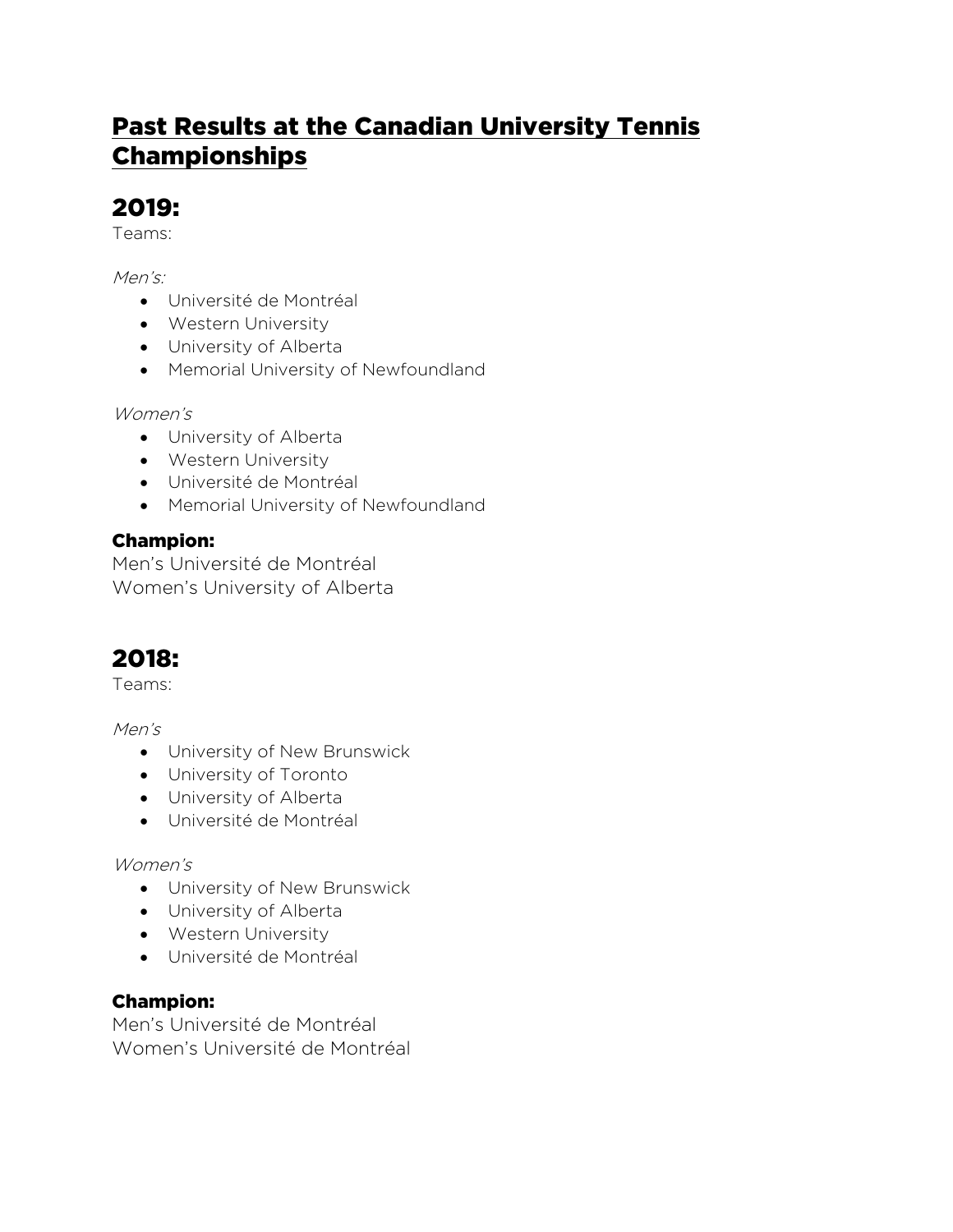# 2017:

Teams:

Men's

- Western University
- Dalhousie University
- McGill University
- University of Alberta

Women's

- Western University
- Université de Montréal
- University of Alberta
- Dalhousie University

#### Champion:

Men's Western University Women's University of Alberta

### 2016:

Teams:

Men's

- McGill University
- Université de Montréal
- University of Alberta
- University of Toronto

Women's

- McGill University
- Université de Montréal
- University of Alberta
- York University

#### Champion:

Men's University of Alberta Women's York University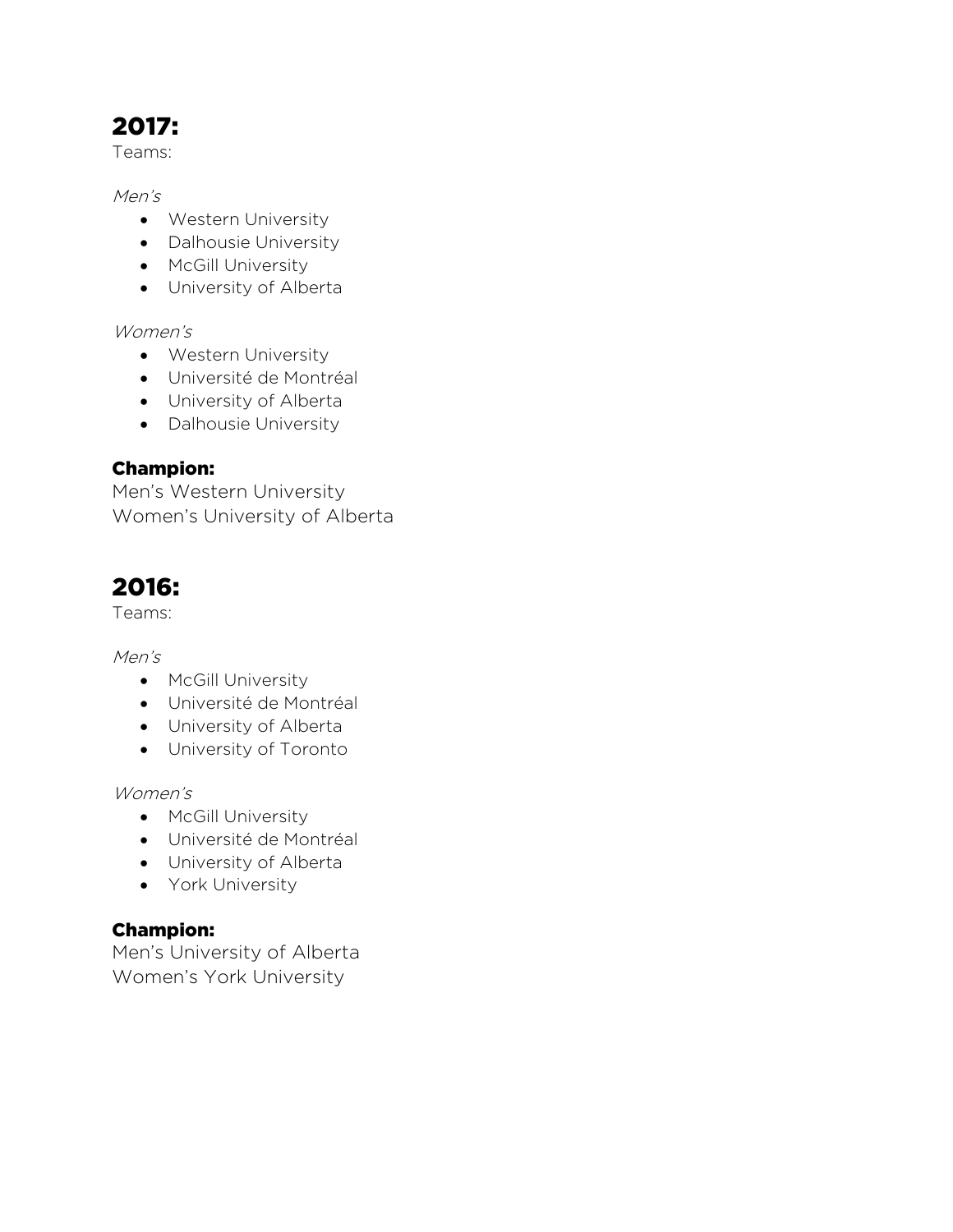## 2015:

Teams:

Men's

- University of Alberta
- University of Toronto
- Université Laval
- Western University

Women's

- University of Alberta
- University of Toronto
- York University
- Université de Montreal

#### Champion:

Men's Université Laval Women's York University

### 2014:

Teams:

- University of Alberta
- McGill University
- Western University

#### Champion:

University of Alberta Golden Bears and Pandas

### 2013:

Teams:

- McGill University
- University of Alberta
- Western University

#### Champion: McGill University Redmen